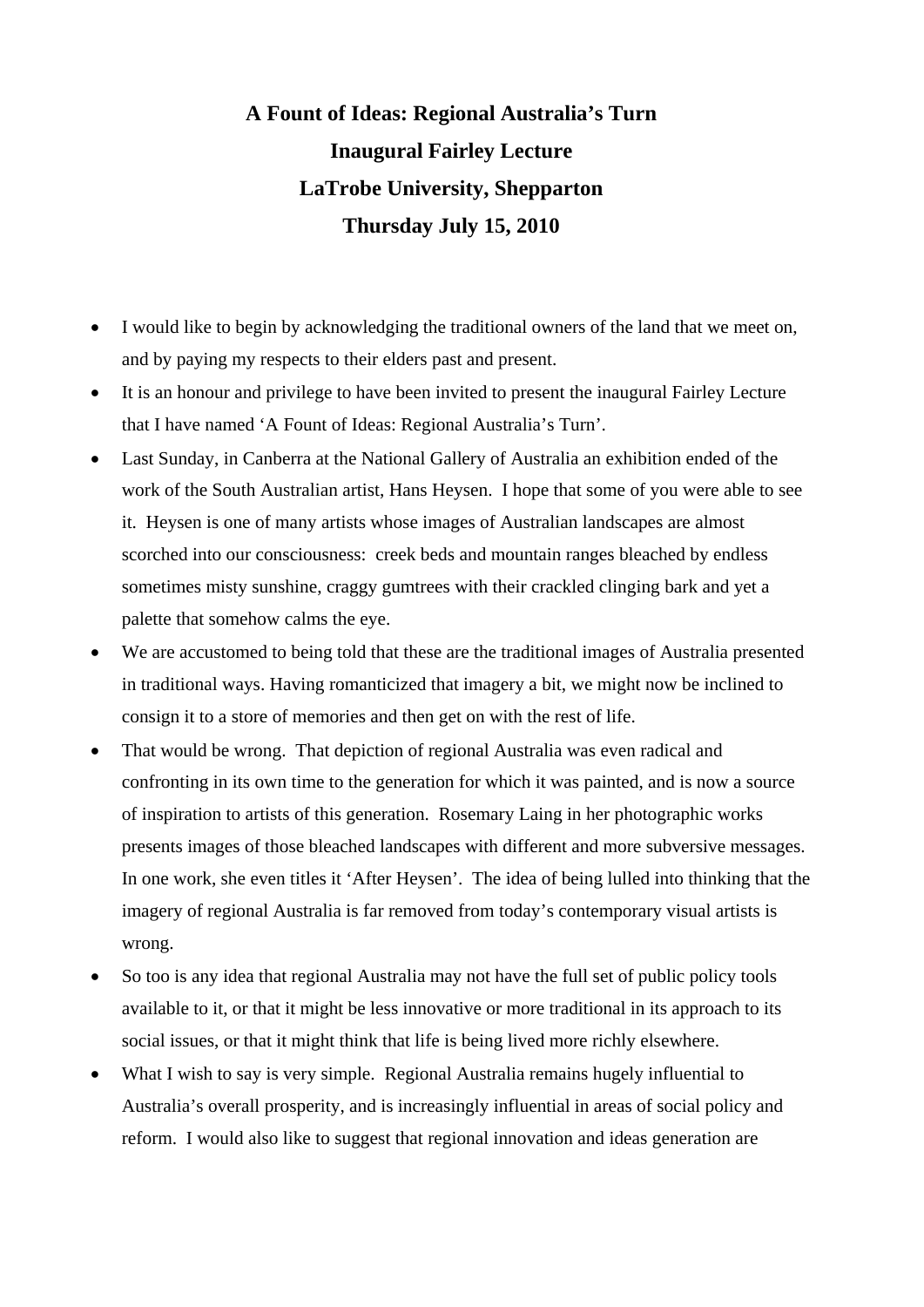extremely well represented in the continuing development of our visual culture and also in the manner in which our philanthropic traditions have matured.

- The Andrew Fairley Lecture has been inaugurated to honour the memory of Sir Andrew and Lady Fairley and to acknowledge the ongoing contribution of their philanthropic legacy to the people and institutions of this city and region, our State and Nation.
- As well as being a great privilege, it is quite some responsibility to deliver an inaugural lecture, as it should in some way try and set the key for what follows Its inauguration provides an opportunity to reflect on the significance of regional Australia to the nation's past and present and to canvass ideas about its future directions.
- I am sure that we would all like to see this lecture become as highly regarded and widely reported as the Boyer Lectures are on national issues. I hope that Speakers in the future might choose to make a major contribution not just to agenda setting and policy development for regional Australia, but explore the implications of such agendas and policies for the whole of the nation.
- The establishment of an annual lecture by La Trobe University at Shepparton also marks an important milestone in the development of the University in this city. It demonstrates the University's commitment to expanding the cultural and intellectual life of this community, something that I suspect would have pleased Charles LaTrobe.
- In his first speech in Melbourne, La Trobe declared,

*`It is not by individual aggrandisement, by the possession of numerous flocks or herds, or by costly acres, that the people shall secure for the country enduring prosperity and happiness, but by the acquisition and maintenance of sound religious and moral institutions without which no country can become truly great'.* 

- His active dedication to these values, in a society motivated almost entirely by materialistic acquisition, left a heritage and an influence that benefited future generations. La Trobe was an active supporter of the religious, cultural and educational institutions, often initiating their existence and straining his limited income for their benefit.
- The establishment of this Fairley Lecture continues this LaTrobe leadership tradition. By its title that honours Sir Andrew and Lady Fairley, it celebrates a great achievement, a great story and a great legacy. It also celebrates the roles that innovation, fresh thinking, dedication and commitment can make in a lifetime to the economy of a region and how, through philanthropic practice, those same attributes can endure well beyond a lifetime.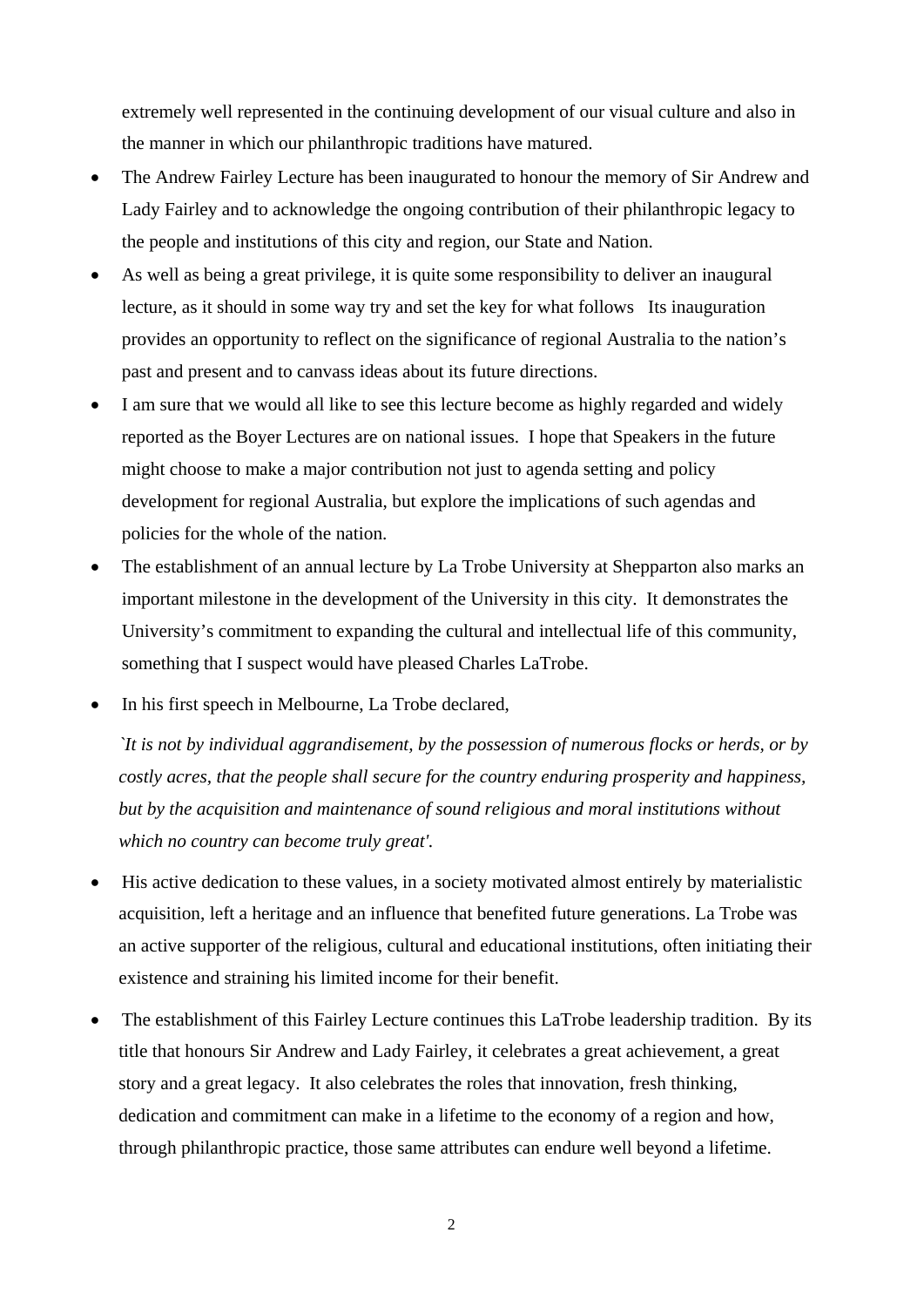- Sir Andrew was born on 1884 at Grangemouth, Scotland, fifth son of James Fairley, draper, and his wife Mary Agnes. The family arrived in Melbourne in 1886 and settled at Shepparton in 1887. Andrew was educated at Shepparton and later at Devon College, Launceston, Tasmania.
- On arrival in Shepparton, his father James worked in a grocery store, which he later purchased and expanded. When James died in 1907, the business was a prosperous department store chain, and it continued under the control of his sons Fred, William and Andrew.
- Andrew became well known in Shepparton for his drive and business ability. In the 1920s, he was invited to restore the fortunes of The Shepparton Preserving Company, which he did and under his guidance, S.P.C. became one of the largest co-operative fruit-canning plants in Australia. By 1929 all government loans and interest had been repaid. Until it had become profitable, he had refused to accept salary or expenses.
- Throughout this period, his fairness, as well as his firmness, were recognised by employees, and he established good relations with the trade-union movement. In his will, he left a legacy for each S.P.C. staff-member of five years standing.
- In 1927, he had become first mayor of the Borough of Shepparton, and in 1948 the first mayor of the city. He was also mayor in 1931, and for many years was chairman of the council's public works committee. He made donations to the municipal art gallery, and in his will bequeathed a substantial endowment, the income of which was to be used for the acquisition of works of art. The permanent collection gallery in the Shepparton Arts Centre has been named after him, and his portrait in oils by William Dargie hangs at the entrance.
- In 1934, he married his cousin Neta Stewart. Later Lady Fairley, there is little doubt that she gave great support to Sir Andrew and they were united and formidable in their many philanthropic acts. Survived by his wife, Sir Andrew died in Melbourne in 1965 and the bulk of his estate was used to establish the Sir Andrew and Lady Fairley Foundation for the benefit of registered charities in Victoria.[1](#page-14-0)
- Today, the Foundation is managed by cousins Andrew Fairley and Terry Campbell and focuses on supporting leadership, indigenous communities and disadvantaged young people.
- One of the reasons that I feel so honoured to have been invited to deliver this lecture is because of a joint heritage between our two families. My grandfather Sidney Myer began his retailing business in Regional Victoria in Bendigo.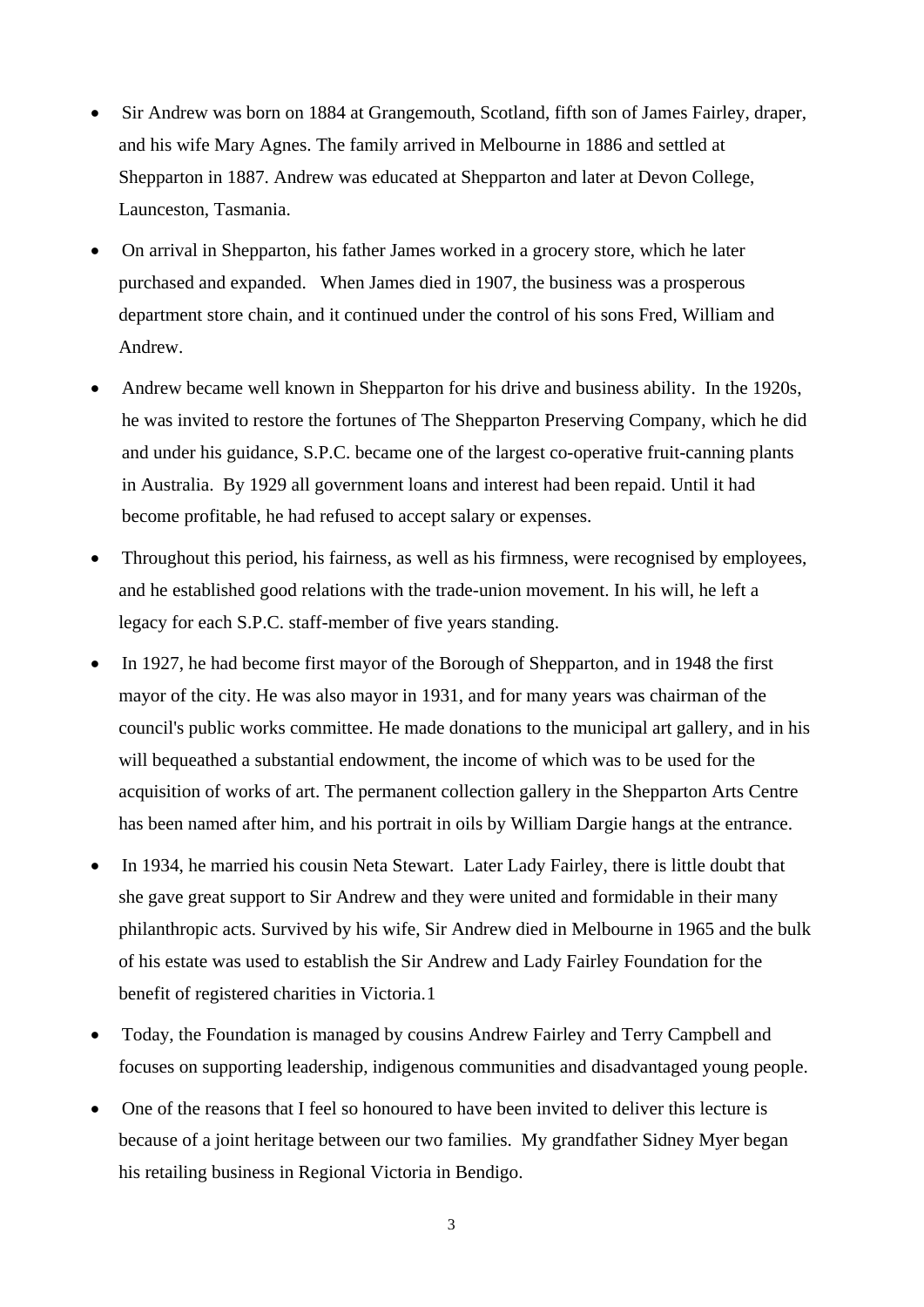- I can imagine that James Fairley and Sidney Myer would have been known to each other, although I am not aware that their businesses ever competed directly. The connection that my family feels with Bendigo is evidenced by a long association with the Bendigo Art Gallery and other philanthropic support to the surrounding communities over a hundred years. Sir Andrew's connection and now Andrew's connection with the community of Shepparton have maintained a century long tradition of support. From one draper's family to another, I take great pleasure in honouring that tradition.
- In acknowledging a life that both moulded, and was moulded by, innovative thinking in regional Australia, it seems appropriate to consider nearly half a century after Sir Andrew's death how that innovation continues and how its reach extends way in to the heartland of metropolitan Australia.
- However, at the outset, I should acknowledge that this view of regional Australia's innovation and influence is not universally held. Despite the rich history of creative thought and an abundance of opportunity in regional Australia, many today in metropolitan Australia give greater emphasis to the negative aspects of rural and regional life and barely any acknowledgement of the many positive aspects.
- But where exactly is this place called regional Australia?
- Of course it is too easy to generalise about non-metropolitan Australia and I concede to being somewhat casual in the repetition of the term regional Australia. The terms 'regional' 'rural' and 'remote' have become part of the lexicon used to describe what lies beyond the suburban fringes of our capital cities, but they need to be used with more care and are not interchangeable.
- Some places will meet all three criteria while some struggle to satisfy one. A town like Bourke in Western New South Wales is perhaps all three. However a city like Cairns in north Queensland is regional but hardly rural. It is very distant from the southern cities and even from Brisbane but, with an international airport, it hardly qualifies as remote.
- All of regional Victoria would seem like the outer suburbs of Melbourne to someone from outback Queensland or Western Australia where the distances to the State capitals are enormous by comparison.
- Cities and towns like Gladstone, Mildura, Katherine, Port Macquarie, Kalgoorlie, Kununurra and Launceston come under the broad definition of 'regional' but they are as different from each other as they are to Sydney or Melbourne.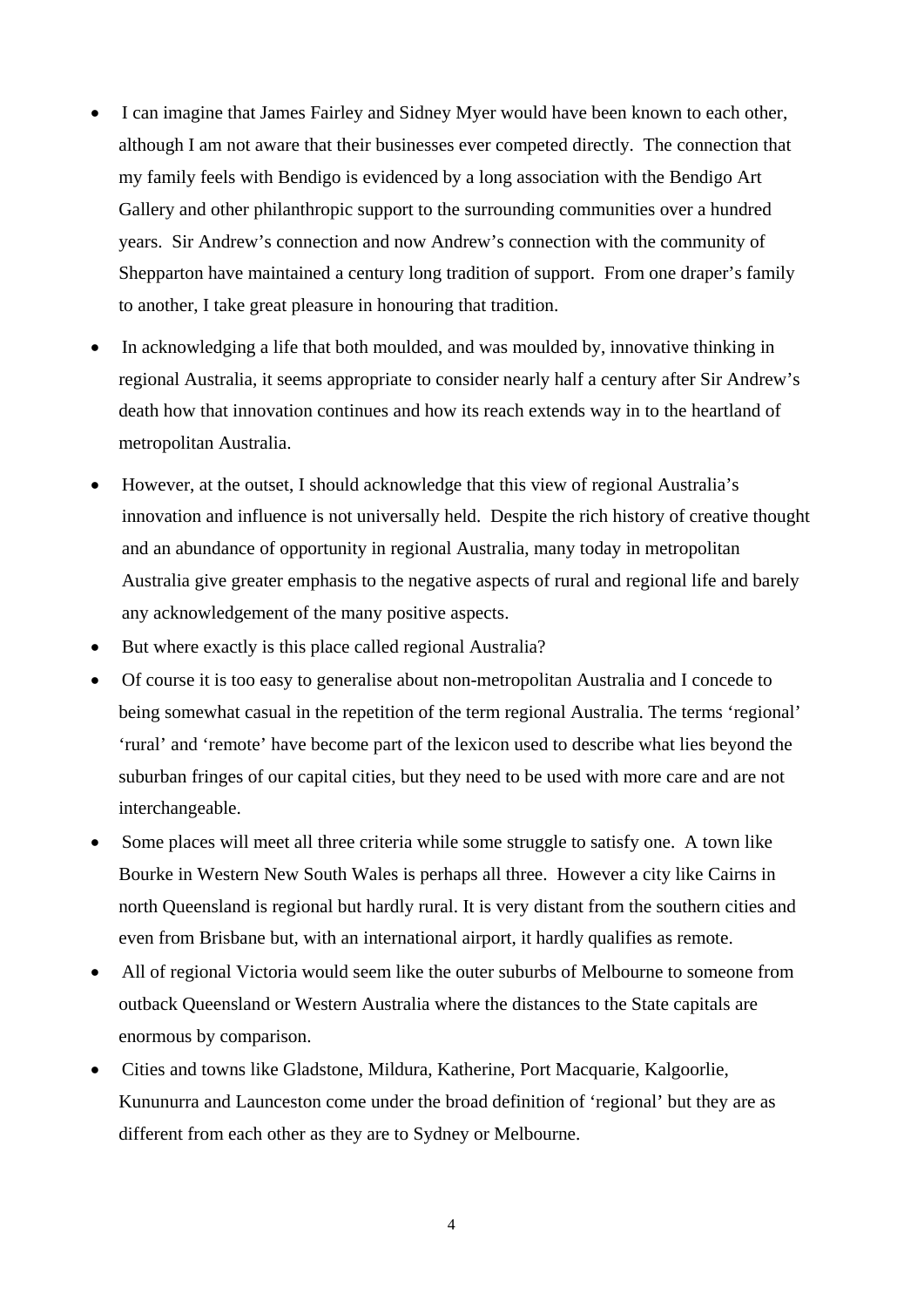- Remote communities like Hopevale, Halls Creek, Areyonga, Baryulgil and Peppimenarti are also different from each other but share some common challenges
- In all of our thinking about regional Australia we must acknowledge that it is a very diverse mix of climates, communities, economies, and eco-systems. In all its diversity, the regional reality permeates Australia's identity, spirituality and values as well as its economic foundations and prosperity.
- The report of the, not to be forgotten, Federal Government's 2020 Summit released in May 2008 referenced ways to promote a better social, economic and environmentally sustainable future for remote, rural and regional Australia.' It noted that participants expressed deep concern that urban Australia mostly holds a negative perception that is thought to be inhibiting remote, rural and regional Australia.[2](#page-14-1)
- The challenges that face regional Australia should not be underestimated. The same Summit report noted that, in remote, rural and regional Australia itself, 'participants widely agreed that access to services and physical and social infrastructure lacked overall parity with urban Australia.<sup>[3](#page-14-2)</sup>
- In a Boyer lecture a little over a decade ago, Professor Geoffrey Blainey made comments on the 'cultural divide'. He saw as the key elements affecting cultural attitudes being an older and aging population; lower incomes; a larger indigenous population with high unemployment; fewer immigrants; more conservative views on gun control, the environment, and land rights and social justice issues; fewer educational opportunities and hence lower educational attainment; and the loss of links between country and city as fewer city people, especially immigrants now have family connections with the country.
- I cannot accept that regional Australia is a place of doom and gloom and a cultural wasteland. From the roles that I perform for the National Gallery, Indigenous Enterprise Partnerships and various philanthropic trusts, and from time spent in perpetual motion around all parts of Australia, that is not my experience or my observation.
- In these remarks I want to give emphasis to the cultural and social developments in regional Australia that embrace the arts, innovative social policy, partnerships, constructive philanthropy and good governance and a willingness to embrace change. These types of developments are usually associated with the cities but my observation is that there they often sadly remain unfulfilled aspirations. In my judgement, it is regional Australia where greater imagination is being applied to social policy and models of community leadership. There is also a vigorous creative expression leading the whole nation to consider itself in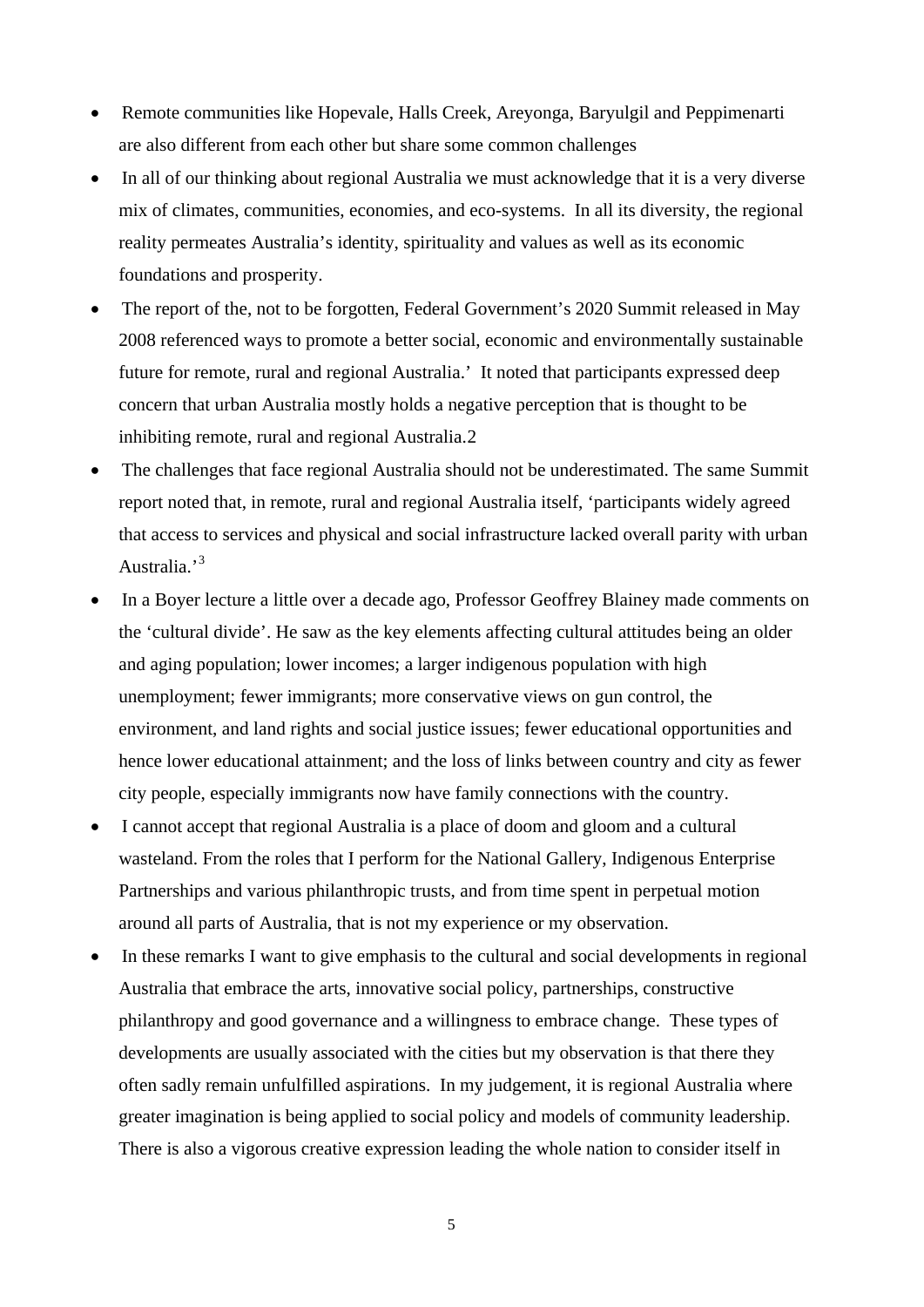ways that might have been unimaginable a generation ago. Metropolitan Australia is barely keeping up.

- In how we have come to consider ourselves, few would disagree that Australia's past was defined clearly by its rural rather than by its urban life. 'The bush', as we used to call regional Australia, was, during the first century of European settlement, a place of awesome challenges and outstanding opportunity.
- It was a place celebrated, even mythologised, by our poets and painters. We are all familiar with the works of Henry Lawson and the iconic images created by artists such as Tom Roberts and Arthur Streeton. If anyone thought of an image of Australia it was not the reality of its predominantly urban and coastal settlement that was conjured up, but a scene of rural Australia.
- It was the wellspring of some of our most cherished moral traits including the notion of the fair go and it was where the patterns of drought, fire, and flood, perhaps pestilence also, were woven into our national fabric and gave rise to stories of heroism, determination, tragedy and despair.
- The assertion about regional Australia's time being now and its leadership in the nation's affairs is not that original. We have certainly been there before. Many of the country's most significant speeches were made in and about regional Australia. The ABC's *Bush Telegraph* program recently compiled some of the speeches they considered to be 'addresses that galvanised thought, and sketched the future outside our capital cities."
- They include Peter Lalor's 1854 [Ballarat Goldfields speech](http://www.abc.net.au/rural/telegraph/speeches/lalor.htm); Sir Henry Parkes and the [Federation of the States](http://www.abc.net.au/rural/telegraph/speeches/parkes.htm) at Tenterfield, New South Wales in 1889; Sir William McKell's speech on the [Snowy Mountain Hydro Scheme](http://www.abc.net.au/rural/telegraph/speeches/mckell.htm) at Adaminaby; Gough Whitlam and the [Gurindji Land Ceremony in August1975;](http://www.abc.net.au/rural/telegraph/speeches/whitlam.htm) and Miles Franklin and the [Dedication of a](http://www.abc.net.au/rural/telegraph/speeches/franklin.htm)  [memorial to Henry Lawson,](http://www.abc.net.au/rural/telegraph/speeches/franklin.htm) given in Sydney in 1942 but celebrating how Lawson had claimed a place for the images of rural Australia in literature.
- In one of the many passionate and monumental speeches about regional Australia, she said so perceptively:

*"Henry Lawson gave us this kingdom for our own, wove it so that we could feel it around us with the comfort of a blanket on fire-warmed nights. The warmth and tenderness of his writing made it vital so that he helped to give us a cosy mother country. Due to Lawson and his colleagues, now enjoying their literary rights were the gums, the bush, the creek: gully and spur and sideling: the paddock, the stockyard, the sliprails. We were on the track, and burning off down in the gully; hobble chains and camp ware were jingling to a time..."[4](#page-14-3)*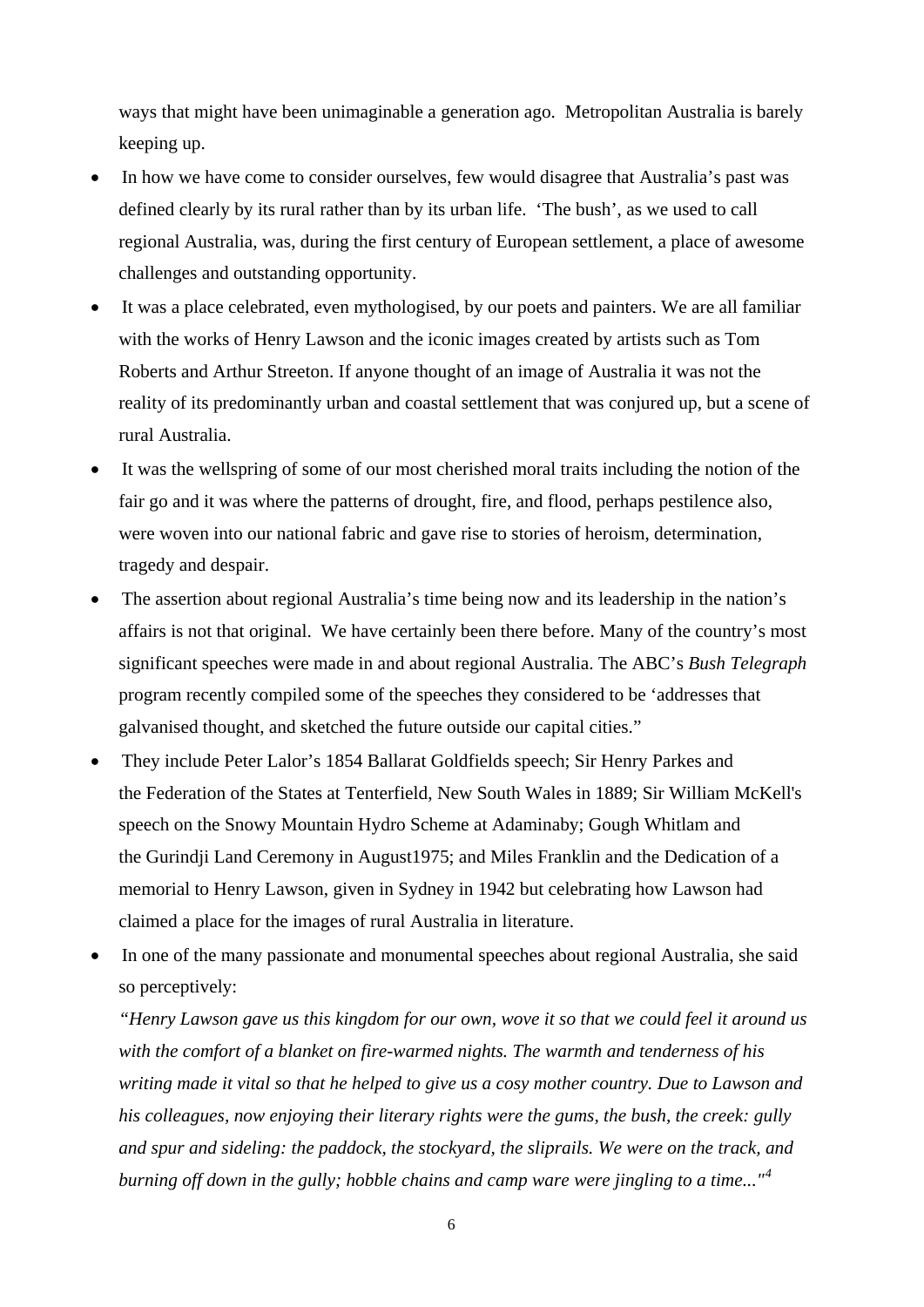- Australia now is even more urbanised and the economy is highly diversified. Unfortunately there would be many young Australians who have never ventured beyond the fringes of the cities.
- My focus is on the role of regional Australia as a place of thought and ideas leadership. Presented at Latrobe University in 2003, Anita Angel, quoting David Lowenthal, noted in her paper, 'Northern Exposure: Landscape, memory and history in Australia's Northern Territory' that there are three ways we come to know the past: As memory, as history and as relics, the tangible evidence of the past. She noted that literary and visual past impressions can exercise our perceptions of the natural environment, our sense of self, community and nation.
- Her description of the development of our visual language and perception ought to be immediately familiar to each of us yet its relevance to our everyday is seldom acknowledged. She noted that we have journeyed in the representation of landscape, from: *'British and Australian colonists early depictions of picturesque vistas and domestic agricultural themes, through to the sweeping panoramas of sublime beauty in wilderness and frontier, from the romantic, melancholy and intimate interludes in Australian bush settings, to our robust, pioneering pre-Federation bush historicism; from the pastoral idyll of sunshine, sheep and gums of the inter-war period, through to the post-Second World War outback desert scapes of frontier folk heroes, anti-heroes and failed desert explorers – and so into the 21st Century."*
- These depictions of landscape by our visual artists make the links between memory, narrative, story telling, and a range of cultural values. Their continuing innovation and interpretation in that representation of the 'real' enables us to be alert to everything that surrounds us.
- Our artists may no longer seek to capture the themes that characterised these earlier narratives, such as the Heidelberg School's paintings that speak of a new beginning, of simple and honest people toiling to build a new nation.
- More recently, new narratives inform visual culture. In the increasingly significant and very 'hip' world of video art artists, Shaun Gladwell took stark and haunting images of the outback to the 2009 Venice Biennale. So with Gladwell and Laing, and add Bill Henson, John Olsen, Tracey Moffatt, and a large number of our most prominent contemporary artists, it is regional Australia that continues to shape the aesthetic appreciation of our land and continues to give us our historical memory, shape our ideology and our identity.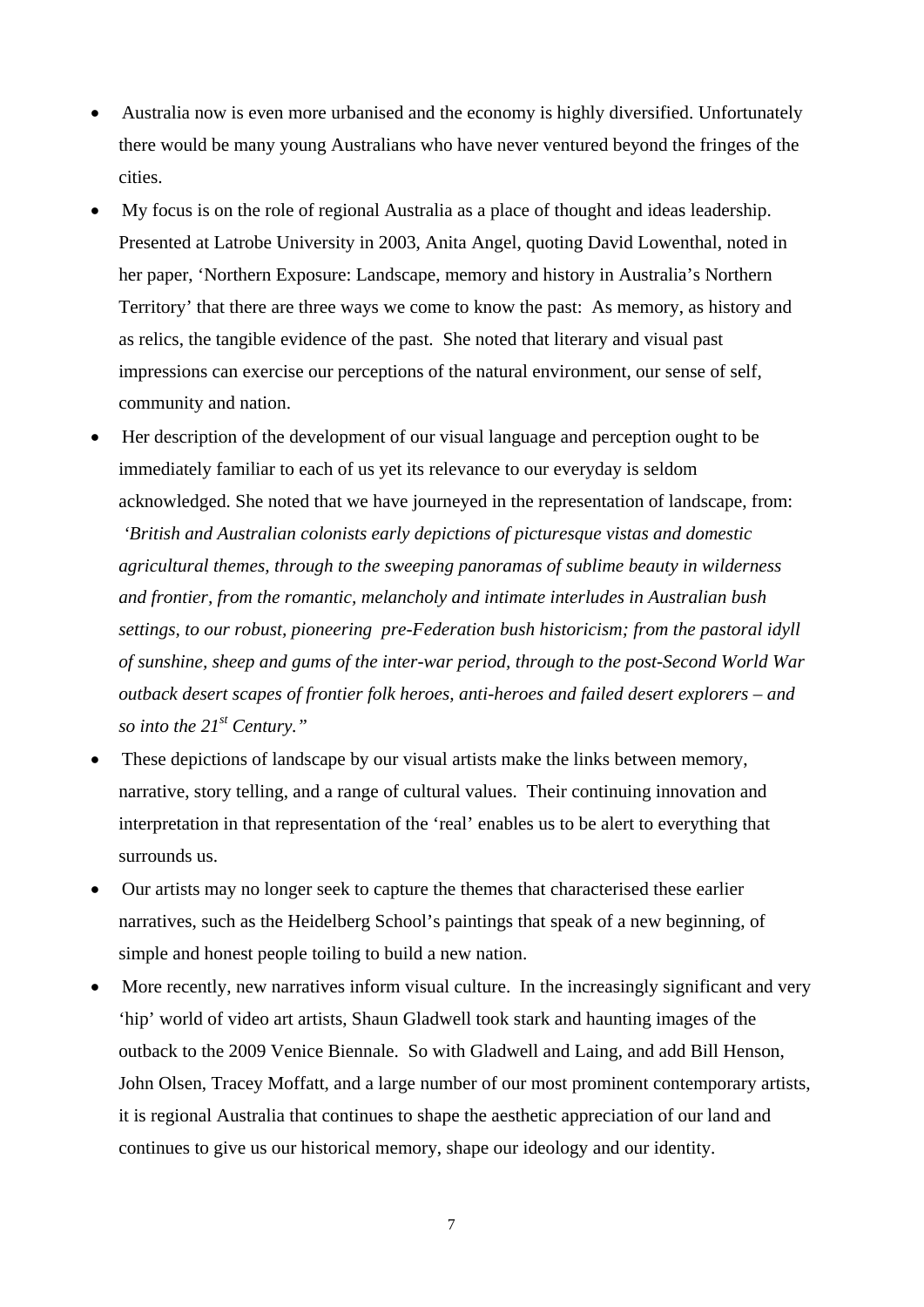In one of the Deakin lectures delivered in 2001, Rodney Hall wrote that with the coming of the Europeans to Australia we had:

*"two races at opposite poles of cultural development. We now had the energetic and ruthlessly courageous Europeans, driven by the clock and notions of progress, whose chief pursuit was acquisition, in conflict with a culture based around vast languages entirely committed to memory. A culture based on ceremonial observations of a metaphysical system derived from the prevalence of spirits animating every aspect of land and air in a timeless continuum. No two peoples could have been further removed from or more incomprehensible to each other."[5](#page-14-4)* 

- In that context, it is finally with some considerable relief, that for around forty years now, Australians have been acquiring a greater knowledge, understanding and appreciation of the culture and heritage of the Aboriginal and Torres Strait Islander people.
- Without in any way discounting the efforts of those engaged in the social and political struggles and their achievements and significant continuing challenges, the main vehicle for communicating Aboriginal Australia to the nation and the wider world has been the works of art coming out of the desert, island, and other communities in our cities and towns.
- It is important that we continue to acknowledge the many Indigenous artists as well as their non-Indigenous supporters, including the philanthropic sector, who sought to give recognition to and appreciation and respect for works of art whose quality and significance were so little known a generation ago.
- This wider spread appreciation has also led to a greater maturity in curatorial expertise, craftsmanship in mounting major exhibitions, publications and the emergence of criticism in the field of indigenous art.
- In the current Colour Country travelling exhibition of the art of Roper River, there are many works by the great artist, Ginger Riley Munduwalawala. The catalogue reflects on his 'strong sense of identity and place, of knowing where he belonged and where he came from, provided an anchor to which he always returned in his mind.' Here is an artist's work dealing eloquently and beautifully with some of the great and abiding issues of our time: identity, place, belonging.
- At the heart of indigenous art is a regional diversity and dynamism, as well as a continuing innovation which is 'rooted firmly in traditional culture and representations of country.' The expression, 'the future is the past plus innovation' is apt for indigenous art where in a generation, there has been a continuing invention and re-invention in bark painting, acrylics,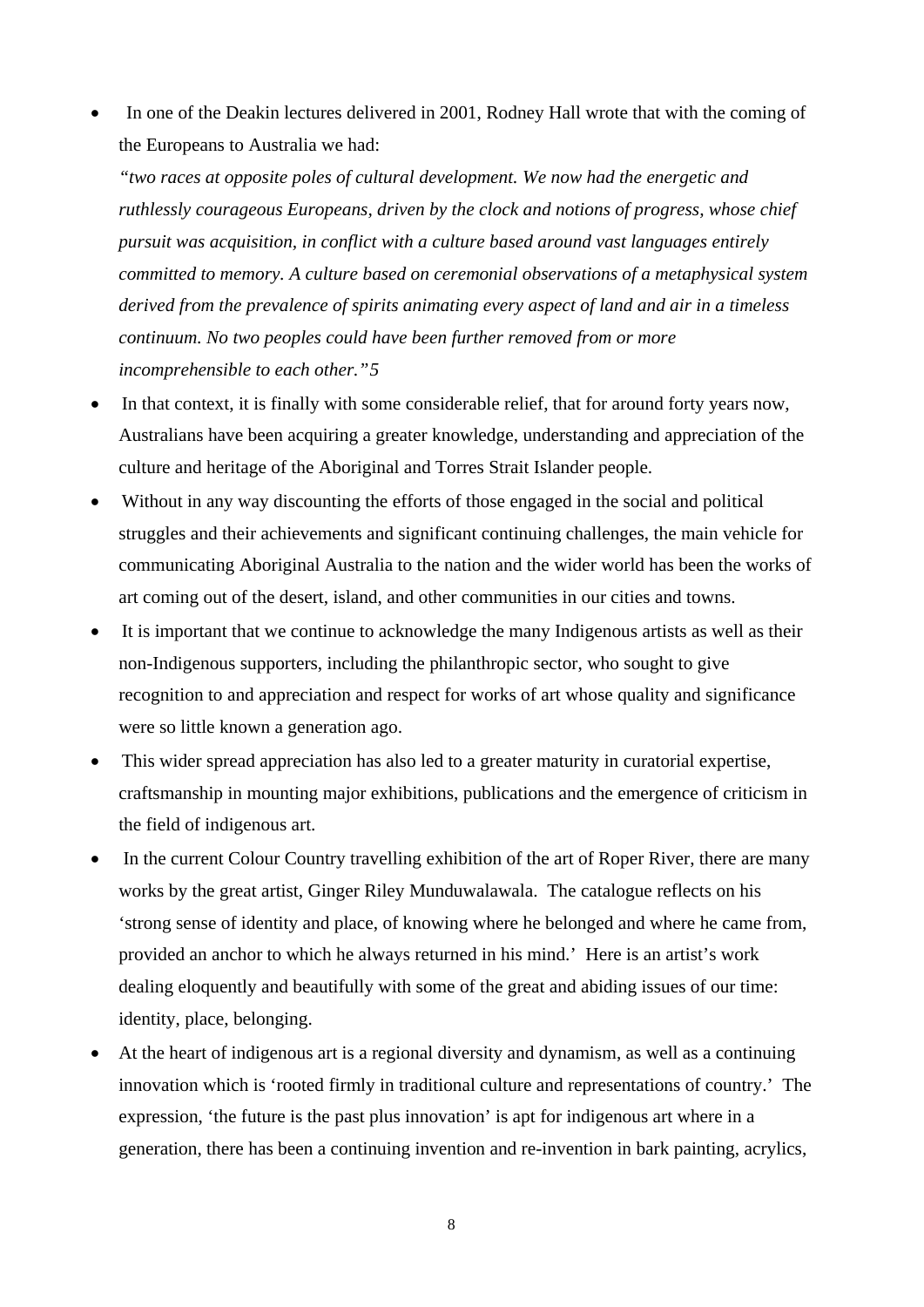printmaking and drawing, weaving and sculpture, video art, plastics, electric signage, ceramics, glass, conceptual representations and performance art.

- This abundance of creativity is in most cases regional Australia's contribution to our visual culture and it reflects boundless imagination and energy, often produced within the real constraints of isolation, limited professional development, poverty and disadvantage.
- If any of us were in doubt as to the primacy of ideas and imagination, consider the images that emerge from the communities and the stories that they reveal, the knowledge that they share and understanding that they yield. Right now, we should celebrate the role of regional Australia in creating one of the most significant art movements of the era, and the influence that it has had on our sense of place in the world.
- Having celebrated the role, it would be remiss not to acknowledge that, in regional Australia, there are fewer opportunities to get involved in the arts when compared to inner and outer metropolitan areas.<sup>[6](#page-14-5)</sup> My observation is that this varies hugely from region to region and that there are high levels of participation in the arts in those municipalities where an investment is maintained. It is true too that the manner in which the arts are first absorbed is different in regional Australia.
- In Shepparton, the Council's strategy for Arts and Culture is well defined and in the visual arts, the role played by the Art Gallery and the Festival are fine examples of how participation in the arts in regional Australia can be nurtured. Again, there are numerous examples of programs and projects in regional Australia having visibility at a national and sometimes international level.
- I am delighted that the Sidney Myer Fund International Ceramics Award is one such initiative; so too is the Indigenous Ceramics Award here in Shepparton supported by the Yulgilbar and Fairley Foundations. And I also add other significant regional initiatives such as the glass collections in Wagga, the print facilities in Darwin and Cairns and the exhibition program in Bendigo.
- Well known here in Shepparton but certainly less familiar to metropolitan centres is regional Australia's response on a daily basis to the major social and environmental issues of our time.
- Two social issues dominate: one is the settlement of refugee and other migrant groups into long established rural communities; the other is the attempt to remove once and for all barriers that prevent Indigenous Australians from enjoying the same health, education and employment opportunities as other Australians. Both of these are subsumed by the overarching need to build and maintain cohesive, creative, and to use Latrobe's now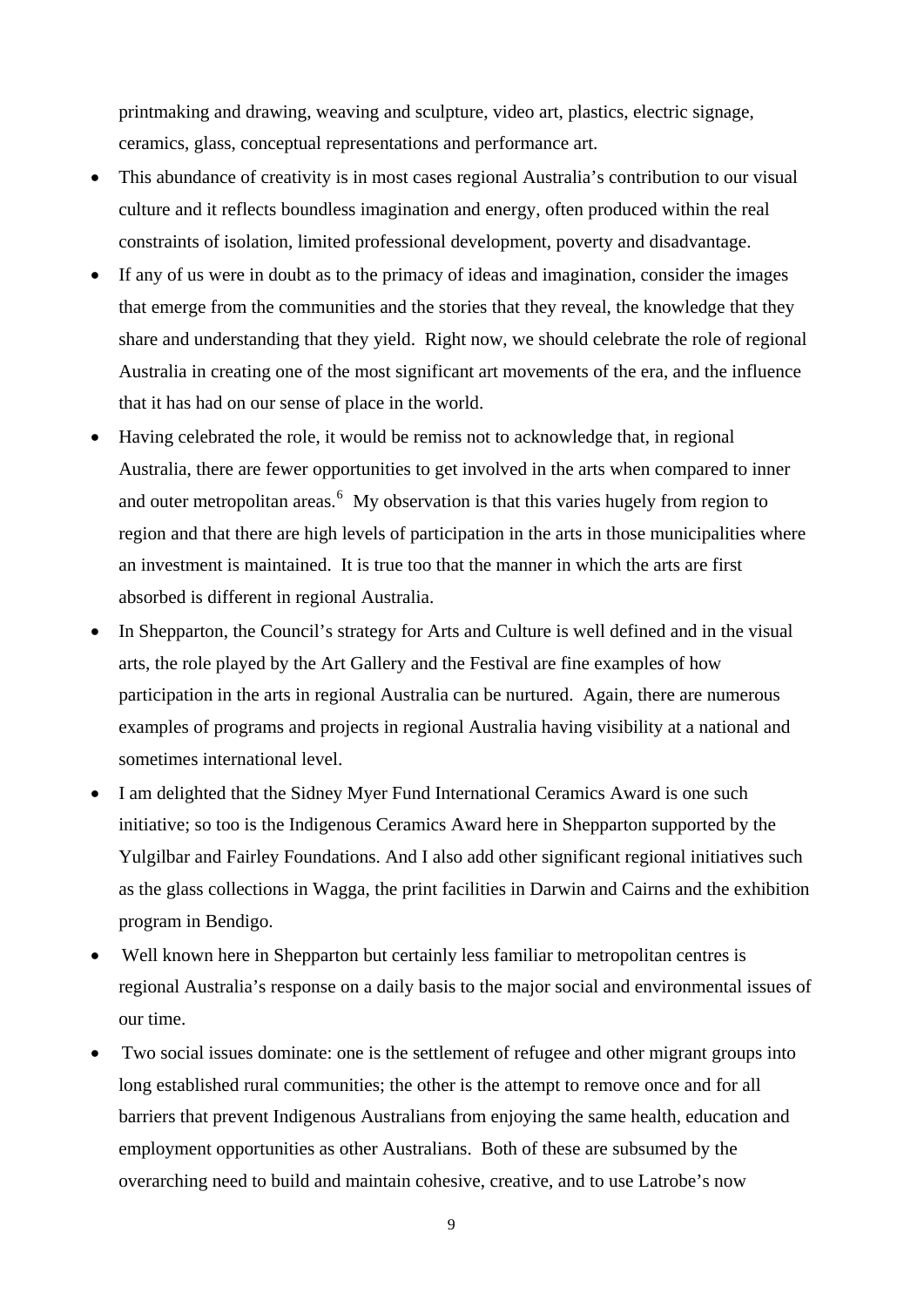unfashionable term, happy communities. The issue of resettling refugees in regional Australia has been back in the news this month as the Federal Government continues to grapple with one of the most vexatious major policy issues of our time.

- As you well know Shepparton has been one of the regional centres at the forefront of this policy initiative for many years now, and by all accounts is showing the way. Even the metropolitan press is at last acknowledging this.
- Only last week, The Age reported that
- *"Shepparton has an international reputation not just for the canned fruit it sends the world, but also for the people it takes in from that world. Now, with the suggestion that refugees should be made to settle in country areas with labour shortages, government agencies are looking to Shepparton as an example of how people from diverse ethnic backgrounds can live harmoniously.'['7](#page-14-6)*
- This outcome will not surprise those who have been following the story from the beginning. An evaluation of the program for the Immigration Department four years ago found that:
- *"Everyone involved in the pilot is convinced that it has been a great success both for the entrants and for Shepparton."[8](#page-14-7)*
- Of course the people of metropolitan Australia have these aspirations as well, but there is not the same opportunity for engagement. Perhaps too, there is little urgency arising from the issues being less visible, obscured as they are by the myriad of other distractions and the insularity of big city living.
- It should not be surprising that, as regional communities become more creative and resourceful in managing our society and economy, the experience being gained should influence and inform national policy development.
- Perhaps more profound, potentially even more far reaching and certainly more controversial, is the attention being given in some regional centres, particularly indigenous communities, to welfare reform.
- With work in four communities in Cape York led by Noel Pearson commencing in the mid 2000s, and with significant philanthropic sector support, models of welfare have been trialled incorporating conditionality, income management and the Family Responsibilities Commission.
- This has been radical reform and, as observed by Paul Kelly in The Australian, has inexplicably been a media non-event though it 'shatters 100 years of labour tradition'.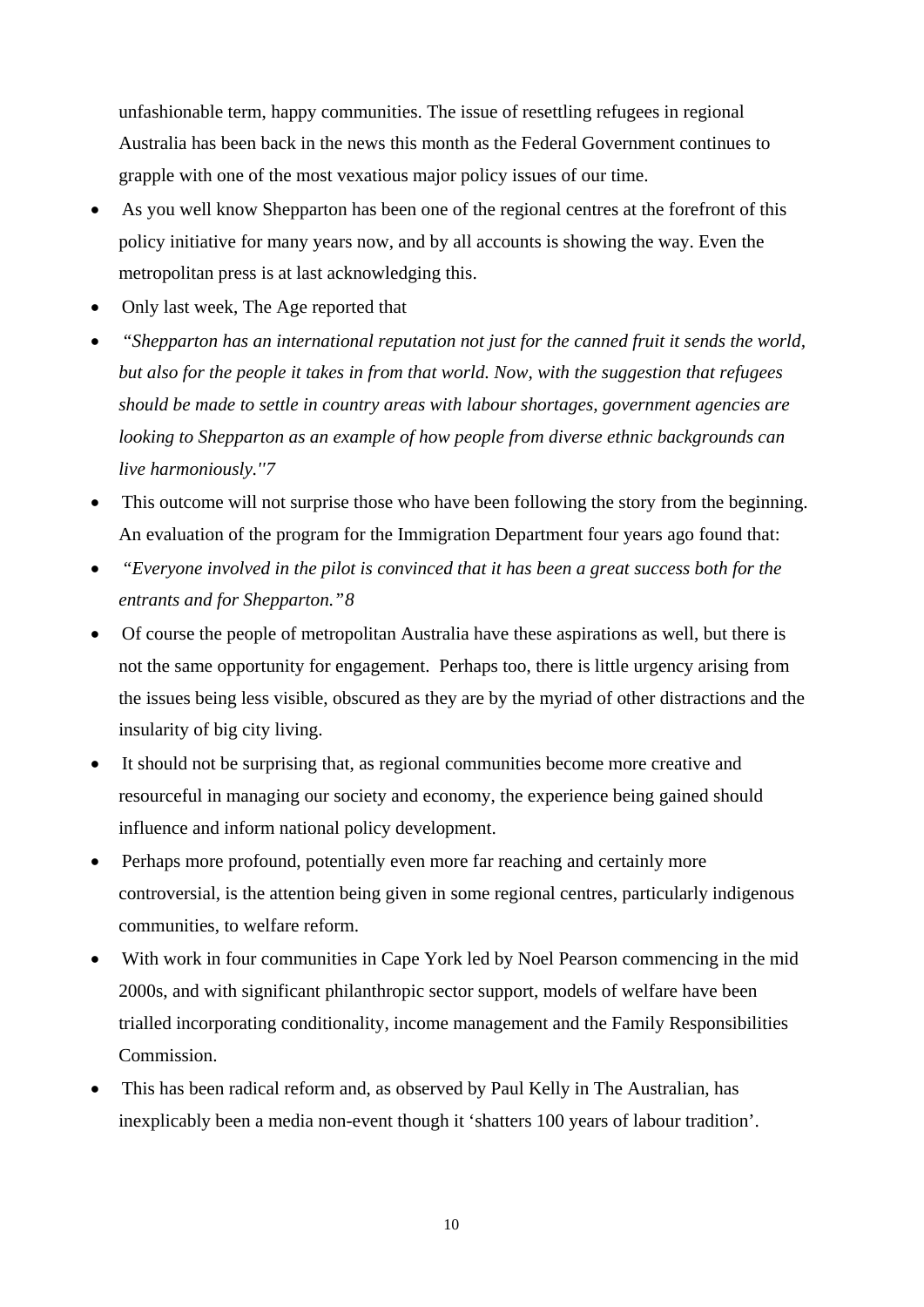- Before the trial was even fully underway, some of the key ideas that were yet to be implemented let alone evaluated had been appropriated for the Northern Territory intervention. And now, Minister Macklin, Community Services and Indigenous Affairs Minister, has taken these reforms in indigenous policy to Australia at large.
- We should be under no illusions that such policy shifts would be profound and have long term implications for the way in which successive governments will approach welfare for the whole nation. That such shifts might have stemmed from innovative thought and early implementation in regional Australia suggests again that what happens outside the nation's metropolitan hubs has become hugely influential. The speed with which the key tenets of welfare reform have been embraced more broadly reflects the confidence that our policy makers have in the ability of regional Australia to develop, implement and evaluate these social policy innovations.
- Not all social innovations are intended to test policy boundaries. Right now, we can observe across regional Australia, the development of projects, programmes and organisations trialling new ideas for indigenous Australia, some relating to health, some to education and training and some that that aim to transition people off welfare and into jobs and independent living. Many are partnered by philanthropic Foundations, committed to social change, where strong local leaderships, improving governance and an evaluative culture are ensuring that progress is being made.
- So, what's next? Where will regional Australia take it to from here? Perhaps we will see trials of Field Officers, Case Workers, Probation Officers, Healthcare workers, Education officers operating outside their silos; further extensions of Family Income Management, hostel accommodation available for those in work, as will shortly be available in Halls Creek, and perhaps further alcohol restrictions and follow-up controlled trials in metropolitan areas.
- Much emphasis is presently being given to the development of community leadership and a sense of urgency around change. Similarly, energy from regional Australia is focussing on shifting norms and values without sacrificing cultural values, increasing levels of early learning and school retention
- A key learning that appears to be emerging from much of recent policy work is that Government policy cannot be 'one size fits all'. An emerging issue across regional Australia is to find ways for a greater refinement in policy. How do you differentiate between communities and their situation? How can policy be crafted to reflect difference?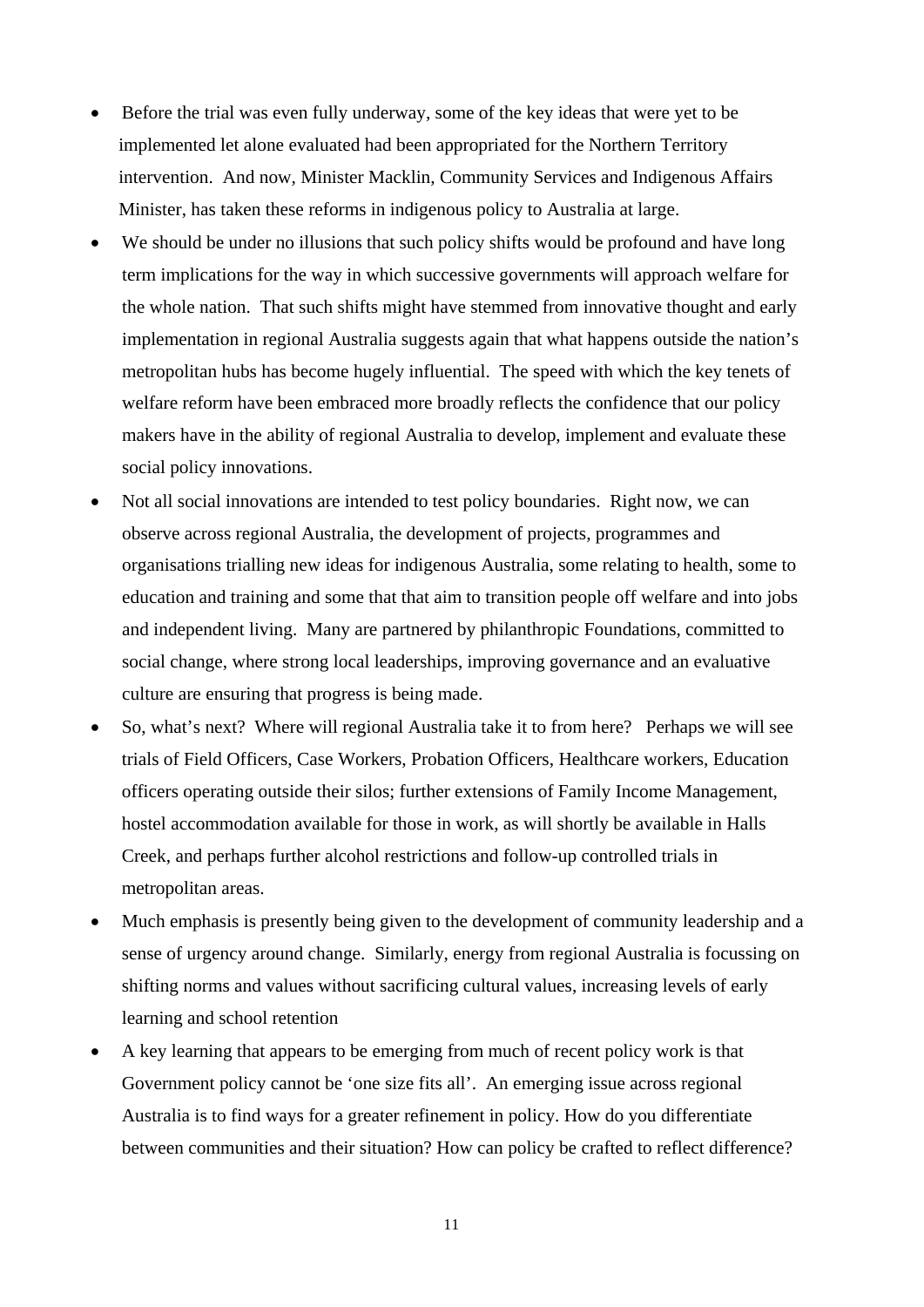- Finally, much of the innovative social policy has developed from partnerships between local organisations, corporate and philanthropic Australia. Indigenous Enterprise Partnerships has successfully recruited secondees from some of Australia's leading corporations who have worked successfully with indigenous leadership.
- Apart from creating an expanding cohort of young executives around the nation who are knowledgeable about indigenous Australia, their role has also been to challenge the Government's previously accepted role as sole source of policy input. As has been observed, here we have the sustained commitment of key organisations with their most valuable resource: their people. The influence of this beyond regional Australia could have unchartered consequences for how Government programs are conceived, developed and delivered.
- Throughout these remarks, I have commented on the role of the philanthropic sector. This has been quite deliberate as I have come to know full well how the sector has initiated, galvanised, nurtured and supported much of what I am admiring as regional Australia's leading role.
- The role of philanthropy and its innovative approach to supporting regional communities is not new. Indeed, in the 19<sup>th</sup> Century created by regional wealth, two philanthropic acts in particular characterised for decades fresh thinking and innovation. The first of these was the Elder bequest, established by Sir Thomas Elder and notable for its breadth and generosity and for the role that it played in the establishment of the University of Adelaide (yes its establishment), and remarkable support for the Art Gallery of South Australia. This philanthropy was created by successful enterprises across regional Australia, most notably South Australia
- The second was the philanthropy of Janet, Lady Clarke. Born Janet Snodgrass in rural Victoria, as the second wife of Sir William Clarke, Victoria's largest landowner, she supported numerous organisations in the areas of education, the arts and social welfare.<sup>[9](#page-14-8)</sup> She was particularly interested in the advancement of women and her support across Victoria was renown for its role is initiating, founding and nurturing new organisations to promote change.
- In more recent times, innovative regional philanthropy has been significantly boosted by the Foundation for Rural and Regional Renewal which was founded in 1999 to give financial support for new approaches to regional and rural development.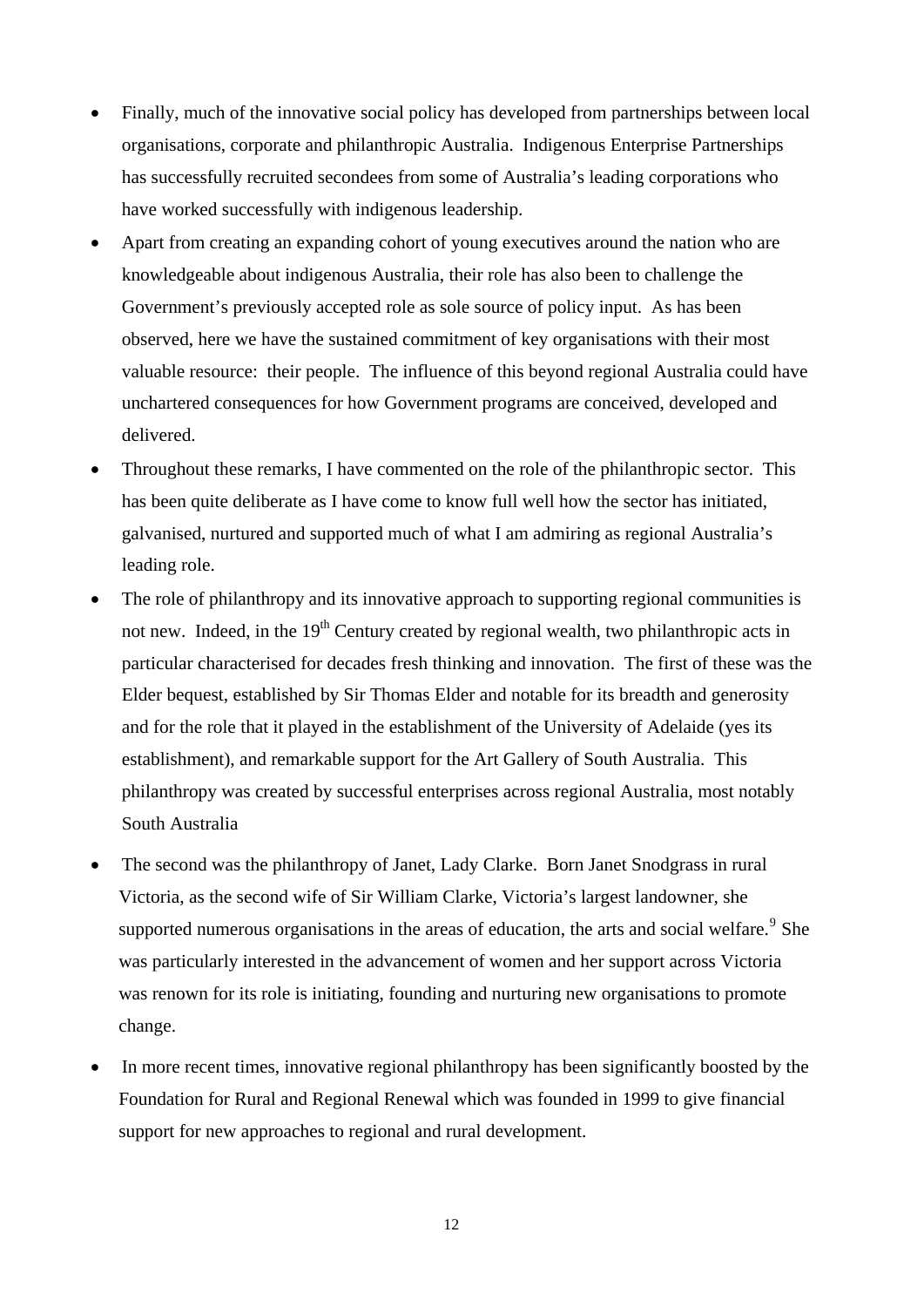- In its non-grant making role, it facilitates partnerships with many local organisations and provides mentor relationships which support many initiatives that require more than funding. The foundation supports the development of regional community foundations, and uses seed funding and challenge grants to move regional development project funding into a more dynamic context.
- In these innovative approaches to supporting regional Australia which have developed over more than 150 years, I observe along with Christine Edwards from the Myer Foundation, that:

*'philanthropy imagines new approaches; it dreams of change, and creates different paths to those of the present. It steps back from the mundane busy-ness of everyday events and sees something can be done differently and better. It shines a light on our prejudices current and past, and is an instrument for changing the way that people think about some thing.'*

- In reflecting upon the influential role that regional Australia is playing across many facets of life and the two that have been referenced in these remarks, welfare reform and the visual arts, I would also like to suggest that philanthropy has displayed some consistent characteristics and that the Sir Andrew and Lady Fairley Foundation has been an exemplar of those characteristics.
- I observe practical 'don't wait to be asked' philanthropy at work with many examples of an initiative being taken pro-actively whether it involves arts projects or indigenous support. There has often been effective use of leverage, of drawing others into a project to increase scale and scope and longer funding horizons.
- I also observe funding projects based on ideas and principles that have not yet been tested. 'Social venture capital' is how this is often described, and the way that this has been applied to many of the organisations that I have referenced reflects real risk, sometimes calculated and sometimes less so. In many instances, confidence in a project or an organisation is based on a pre-existing relationship with key individuals whose contributions has already been marked somewhere else. More often than not, a philanthropic approach has been based upon independent professional advice, provided with thought and care and with a strong sense of justice and compassion.
- The approach has been guided by a generosity of spirit that influences and informs the grant-making and non-grant making roles. This is not giving back; this is giving; and it is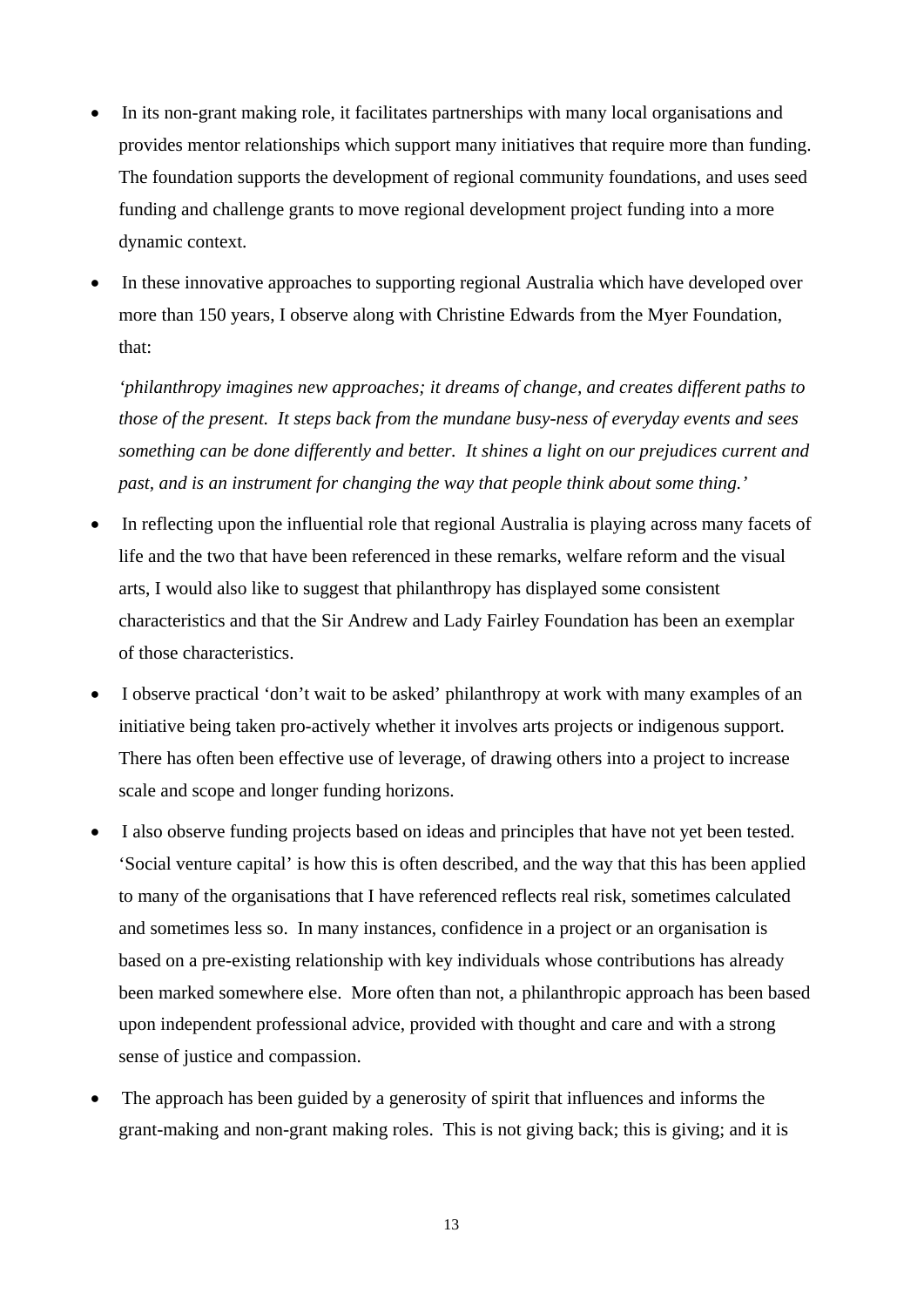giving that reviews its own effectiveness, especially where the funding has been directed towards risky projects displaying 'bold persistent experimentation'.

- However, I caution that philanthropy is not universally admired and it has certainly attracted its detractors. The Government environment, if not hostile and unwelcoming to philanthropy, certainly remains sceptical towards it.
- Earlier this year, there was quite widespread outrage amongst some close to the Government that Treasury had 'blown' a chance to tighten the controls on philanthropy. This indicates that many would like to see its role and influence curbed. It would be foolish for those involved in philanthropy to think that their practice caused them to be immune from complaint and criticism. It is quite common for private and public comment to be directed at perceived mixed motives of the philanthropic sector. Little differentiation is drawn between the philanthropy of a single individual and the role that is played by the professional sector, and the subtleties of grant making are lost. The tone in the media sways erratically from deep suspicion to absurd sycophancy. The announcement of a philanthropic intention can be enough to cause accolades. Often this is in contrast to an actual substantial philanthropic act which gets ignored.
- I choose to linger on these issues at the conclusion of my remarks because I believe that philanthropy needs to remain vigilant to those who would oppose it, limit it or restrict its role in challenging existing policies and seeding new ones. I concede that there is always a risk that a project supported by philanthropy might capture public imagination but amplify an unworthy and ill-considered approach. However, the risks of not having an independent sector using its independence to advance other ways of thinking are much greater.
- In reflecting upon Charles LaTrobes's desire to create a nation of enduring prosperity and happiness and the role that Sir Andrew Fairley and the Fairley family has played in supporting the communities in which their businesses flourished, there are some strong currents that have emerged: the support for creative endeavour, the inspiration of landscape and regional Australia to generations of Australian artists and contemporary expression, the trialling of new social policies in remote and regional indigenous communities and the influence that they are having on the whole of social policy and the centrality of strong and independent philanthropic support supporting innovative thought and practice.